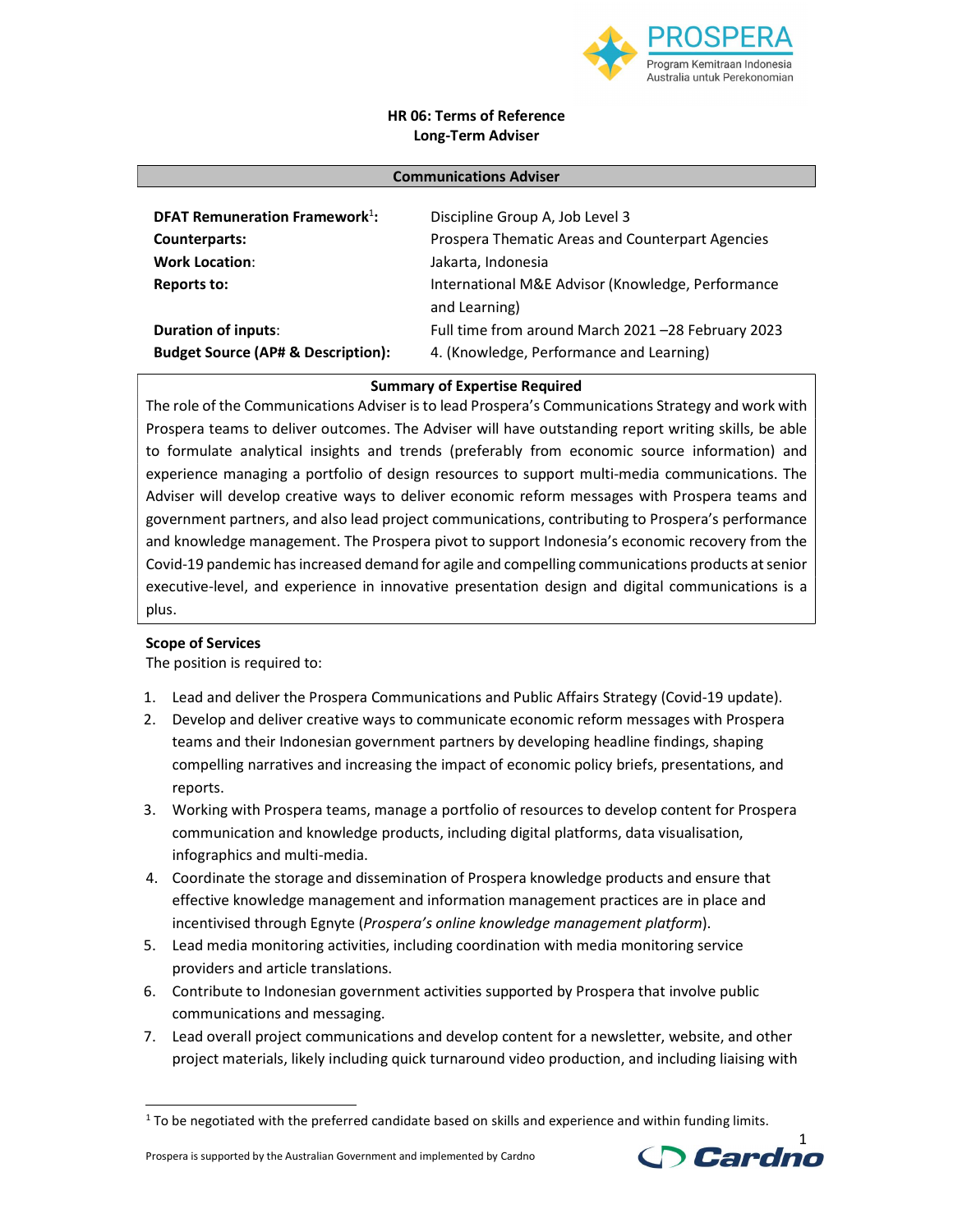

external service providers (designers, writers, printing companies, and video production companies).

- 8. Conduct communication and writing training sessions with Prospera teams and their Indonesian government partners and provide professional guidance.
- 9. Maintain Prospera suite of templates and develop tools (e.g., Style Guide) for use by Prospera presenters and authors of report and policy briefs.

### Outputs/Deliverables

The position is expected to deliver the following outputs over the term of the contract to the satisfaction of the Prospera Unit Manager for Knowledge, Performance and Learning (International M&E Adviser):

- 1. High quality Prospera communications and knowledge products produced and disseminated to target audiences.
- 2. Improvements to Prospera economic policy briefs, presentations, reports and other products.
- 3. Prospera newsletter (monthly).
- 4. Prospera website and updates.
- 5. DFAT communication products (e.g., twitter posts, case studies).
- 6. Updates to Prospera Communications Strategy and style guide as required, including annual workplanning.
- 7. Compliance with DFAT branding guidelines and Prospera style guide by Prospera staff and partners.
- 8. Training on communications policy and practice with Prospera teams and Indonesian government partners.
- 9. Expanding networks with communications providers, with a focus on data journalism and digital communication.

### Selection Criteria – Qualifications and Experience

It is expected that the successful candidate will meet the following qualifications:

- 10 to 15 years' relevant experience in communications, journalism, multi-media, public affairs, or equivalent combination of relevant education and experience.
- Exceptional English writing skills; demonstrated ability to generate original ideas and spot intriguing patterns in data.
- Demonstrated experience managing a communications function for development programs, (preferably with DFAT).
- Leadership and initiative, including sourcing and managing resources to deliver data visualisation and multi-media communications.
- Strong track record in meeting deadlines, scheduling, and prioritising tasks.
- Indonesian experience is desirable, particularly with economic government agencies and other communications experts.
- Preferred professional experience in writing about economics and financial markets.

### Overview of Work Unit

Prospera's Knowledge, Performance and Learning team comprises around nine staff, including resources for monitoring and evaluation, knowledge management and communications. Prospera's

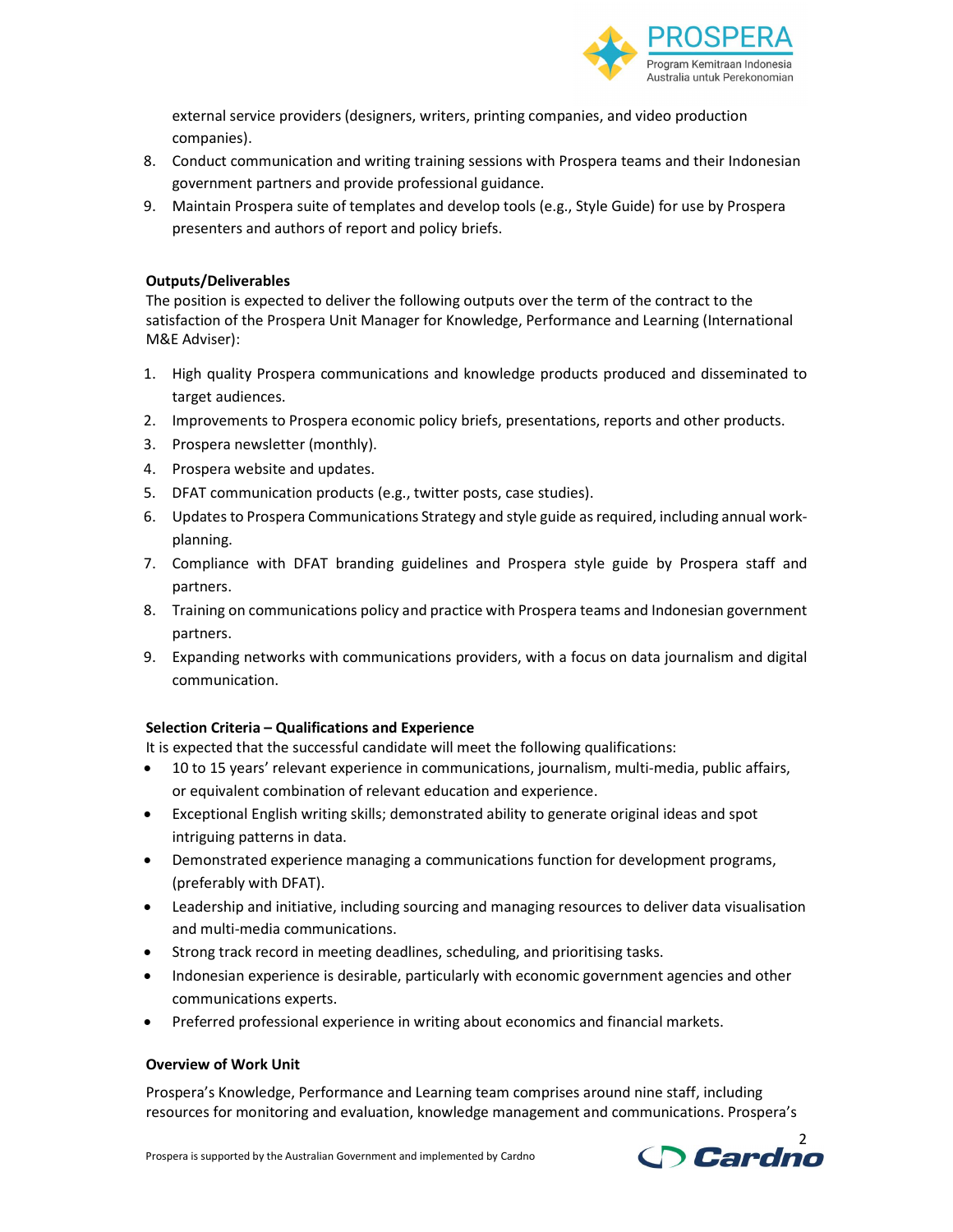

Knowledge, Performance and Learning practice supports overall progress towards the facility's breakthrough outcomes, through useful and outcomes-focused design, planning, monitoring, evaluation, reporting, knowledge management, learning and communications across all work areas. The team builds, synthesises, and tells the story of Prospera's portfolio of work.

Current drivers for KPL support to management decision-making, advisory and Australian agency delivery teams, and government reporting, are:

- 1. New operating context: Delivery teams are dynamically responding to the fluid operating context and engaging with new partners for priority work. The KPL team supports teams to be agile and responsive through adaptive co-design processes, such as activity labs, accompanied by real-time evaluation.
- 2. Heightened communication needs: Prospera's advice is increasingly seen by senior officials and Ministers who require clarity with brevity. At the same time, dispersed teams, Australian agencies, and Indonesian government partners have elevated the importance of strong internal communications to ensure effective program delivery. The KPL team supports teams to produce high-quality reports, briefs, - and other communication products; connect Prospera work teams through virtual platforms, contribute to economic reform processes through public presentations and publication of research and analysis; and support effective knowledge management practices, through seminars, the website and monthly newsletter.
- **3. Evaluation step-up:** Prospera is mid-way through the facility cycle with the finishing line on the horizon. The KPL team will need to build the evidence base for valuing outcomes achieved.

All areas are expected to work together to deliver a high performing Prospera facility.

#### Relationship Management

The Adviser will be expected to establish and maintain sound and professional relationships with Prospera staff across thematic areas and with Australian partner agencies, under the guidance of the International M&E Advisor.

### Overview of Prospera

PROSPERA is a partnership facility between the Government of Australia (through Department of Foreign Affairs and Trade) and the Government of Indonesia. It aims to foster strong, sustainable, and inclusive economic growth in Indonesia. Commencing from 1 March 2018, PROSPERA is a planned fiveyear investment.

Prospera aims to achieve three outcomes:

- Expanding markets, creating jobs this includes effective regulation for private sector growth; improving prospects for trade and investment and; safe and efficient transport to move people and goods.
- $\bullet$  Safeguarding economic and financial stability this includes macro and financial stability; effective supervision and regulation of the financial sector; and strengthened financial market integrity.
- Improving public finances and government performance this includes more effective tax administration and policy as well as sound public spending and budget systems.